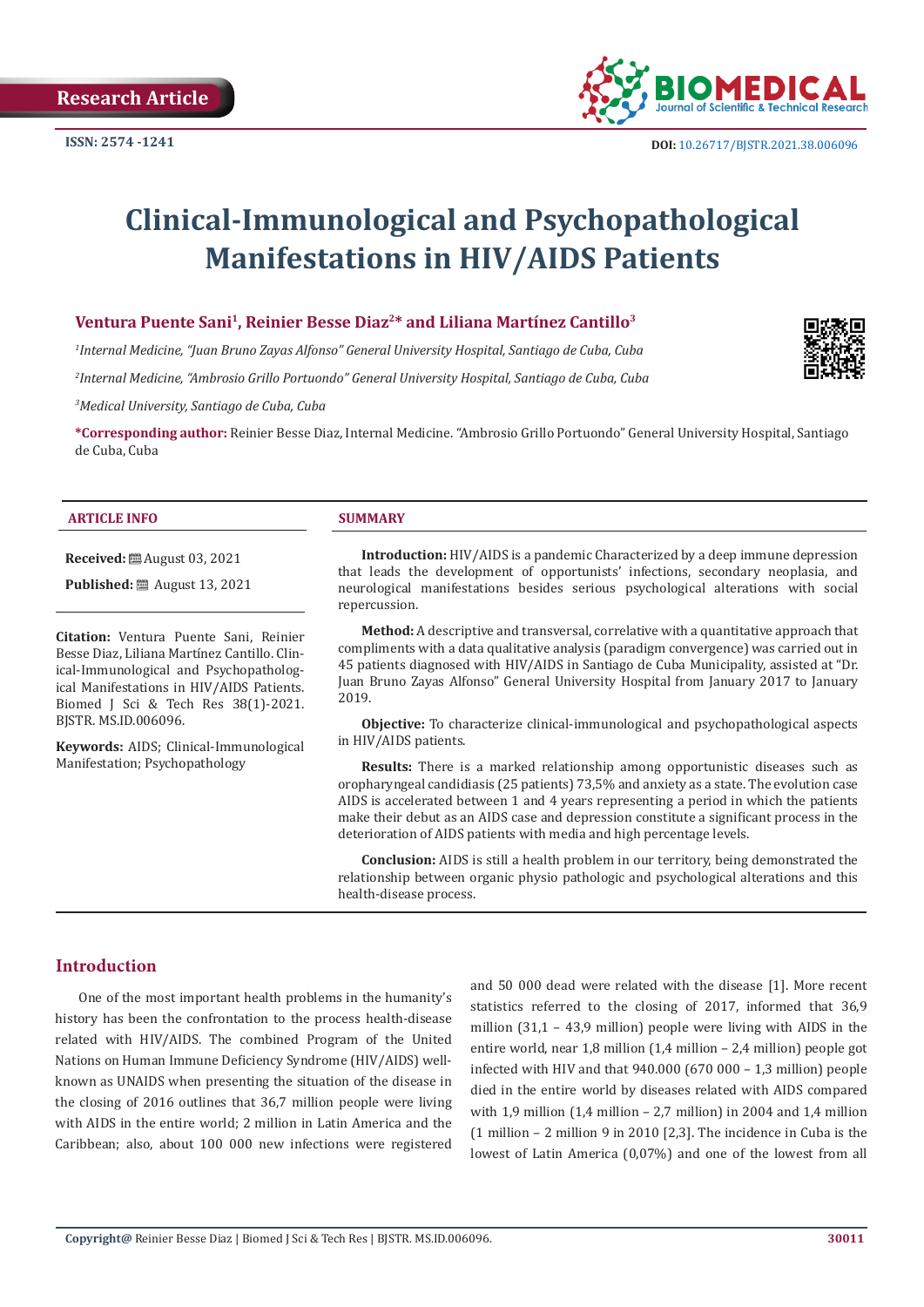over the world. Until November 2011 there were a total of 4689 seropositive alive and 6238 people living with HIV/AIDS. There is a prevalence of male sex with a total of 6238, followed by men that have sex with other men (HSH) which add up 5376 [4]. AIDS has never been known before in the history of humanity. It has been affecting us since the second half of last century, acquiring a new pandemic dimension [4].

Not few patients affected with this serious flagellum behave aggressively and occasionally have inappropriate human behavior to society. Multiple researches carried out in the last decade from the health psychology perspective have contributed to the management of this phenomenon of great social and human repercussion, since they have made approximation to study the role of emotional states in the course of this disease. At present there are scientific evidence that allow to suppose that positive emotions potentiate health, while negative tend to diminish it. It has been discovered that negative emotions such as anger, anxiety or depression weaken the effectiveness of certain immunological cells, making that the contaminated patients with the virus become more susceptible of contracting opportunist diseases [5-7]. In this province (Santiago de Cuba) AIDS has been perceived as a serious health problem in the sanitary order, where the illness has had diverse clinical presentations and one of them has been directly related with dysfunctions in the psychological sphere that greatly threatens this group of patients. According to experts in this thematic the study of this phenomenon is reduced in Santiago de Cuba. Some research related with this problem report that there is a tendency to increment after Havana city [1,5-8]. In this sense, it becomes necessary to carry out a research that values the main repercussions in the clinical and psychological affections in patients with HIV/AIDS. For this reason, a research was carried out with the objective of characterizing the physio-pathological and psychological aspects in this group of patients. Based on the abovementioned it was planned to give an answer to the following question: Do the percentage magnitude of the clinical and psychological evolution of AIDS patients overcome 90% of that reflected in the national and international literature?

## **Method**

A descriptive and transversal, correlative with a quantitative approach that is supplemented with a qualitative analysis of the data (paradigm convergence) was carried out. Clinical and psychological variables were selected according to the national strategic program for the prevention and control of STD and HIV/AIDS [9], the stock list anxiety state-feature of Spielberger [10] and Beck depression stock list to respectively measure depression.

Various variables recorded in the national STI / HIV / AIDS program were used, such as: pathophysiological variables (opportunistic diseases), psychological variables (anxiety, depression) and humoral variables (Viral load and CD4). The investigated population was defined by all AIDS patients from which a simple probabilistic random sample of 45 patients was used, all permanent residents of Santiago Municipality diagnosed as AIDS cases according to confirmed criteria at IPK Institute and recorded in the data base of our institution and who were hospitalized at "Dr. Juan Bruno Zayas Alfonso" General University Hospital during the period of the investigation. An analysis was carried out by techniques and later on a comprehensive analysis of the group. To make the associations between the psychological and clinical variables a Spearman coefficient of correlations was used.

A level of significance of  $\acute{\alpha}$ =0,01 was used to prove the hypothesis and a reliability of 99% was achieved in the results. Anonymity was guarantee with a view of protecting the participants' privacy.

 $H_0$ : There is populational independence among the different selected criteria.

H1: There is no populational independence among the criteria of interest.

Test Stadigraph:

 $\mathcal{L}^2 = \sum_{i} \sum_{j}^{3} (O_{ii} - E_{ii})^2 / E_{ii} \rightarrow \chi^2$  $\sum_{j=1}^{I} \sum_{j=1}^{J} (O_{ij} - E_{ij})^2 / E_{ij} \rightarrow$  $X^2 = \sum_{i=1}^{n} \sum_{j=1}^{n} (O_{ij} - E_{ij})^2 / E_{ij} \rightarrow \chi^2$  with (lines -1) \* (columns -1) degrees of freedom.

 $H_{0}$ , was rejected, when the probability of obtaining results so extreme or more extreme than those obtained with the data of the sample, of being certain  $H_{0'}$  it was smaller than the significance level (α) prefixed.

Anonymity of the sick persons was guaranteed, with a view of protecting the privacy of the participants.

#### **Results**

(Table 1) Shows that a great number of patients presented oropharyngeal candidiasis mainly associated to anxiety as a state with 25 patients 73,5%. Percentages calculated of the total psychological variables. (Graphic 1) shows a greater quantity of patients [11] who clinically progressed to AIDS cases between 1 to 4 years. (Table 2) Humorously shows that CD4 and viral load specify significant differences related with the evolutionary psychological variables; there were no marked differences for the CD4 counting (anxiety feature). (Graphic 2) Shows that there was a significant proportion of cases with average and high level of punctuation in relation with depression.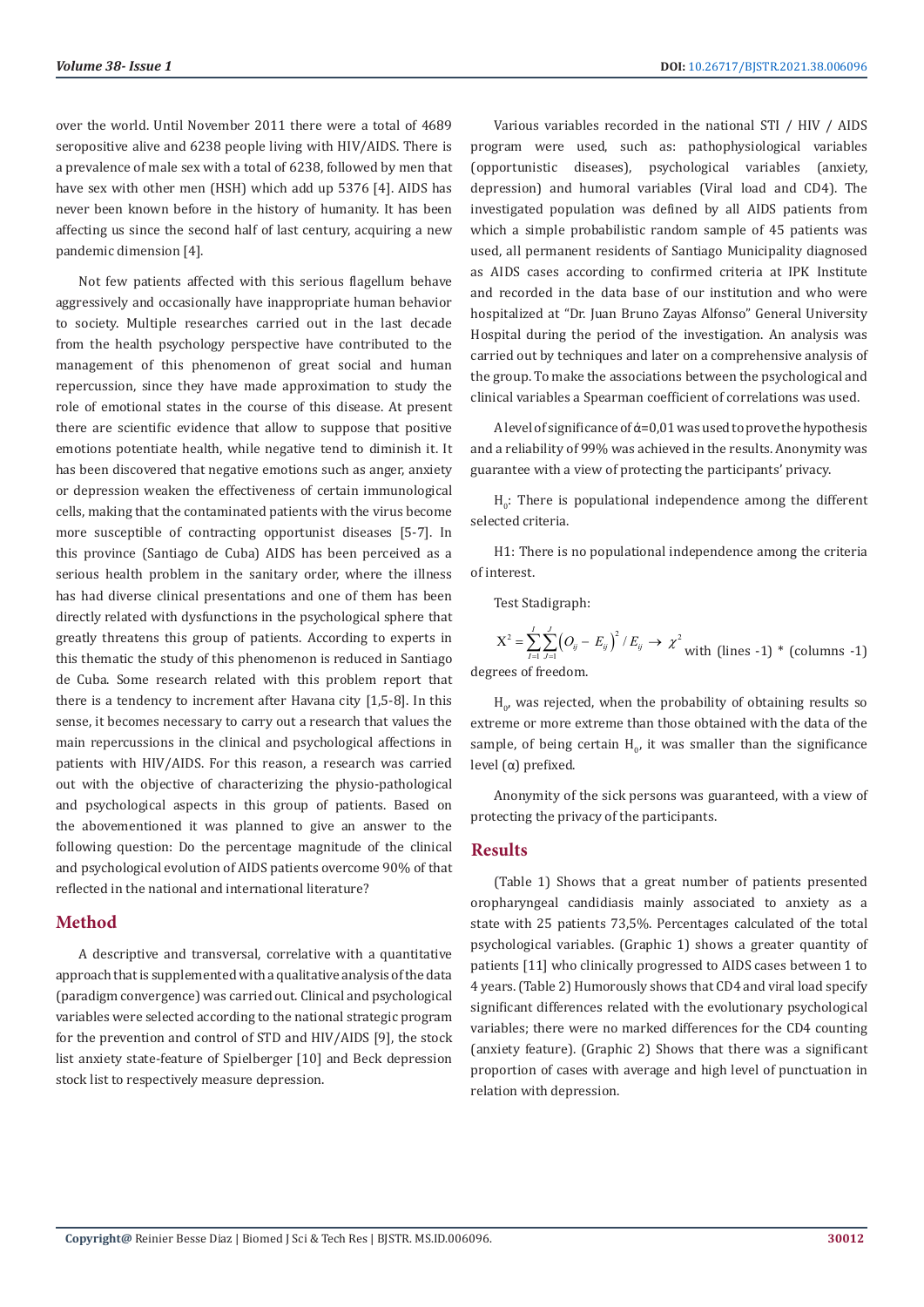

**Note:** Clinical Histories.

**Graphic 1:** Evolution time elapsed since the diagnostic to an AIDS case.



**Graphic 2:** Patient's distribution according to the levels of depression.

| Table 1: Associations between physio pathologic alterations and anxiety as a state feature. |  |  |  |
|---------------------------------------------------------------------------------------------|--|--|--|
|                                                                                             |  |  |  |

| Physiopathological variables<br>opportunist illnesses | <b>Psychological Variables</b> |                 |                 |                 |              |                 |  |
|-------------------------------------------------------|--------------------------------|-----------------|-----------------|-----------------|--------------|-----------------|--|
|                                                       | anxiety (feature)              | $\frac{0}{6}$ * | anxiety (state) | $\frac{0}{6}$ * | <b>Total</b> | $\frac{0}{6}$ * |  |
| Pneumonia by pneumocystis<br>Jeroveci                 |                                | 18,2            |                 | 5,9             | 4            | 8,9             |  |
| Pneurotoxoplasmosis                                   |                                | 27,3            |                 | 11,8            |              | 15,5            |  |
| Oropharyngeal Candidiasis                             |                                | 9,0             | 25              | 73,5            | 26           | 57,8            |  |
| Lymphoma no Hodking                                   |                                | 27,3            |                 | 2,9             | 4            | 8,9             |  |
| Cerebral Criptococosis                                |                                | 18,2            |                 | 5,9             | 4            | 8,9             |  |
| Total                                                 | l 1                            | 100.0           | 34              | 100.0           | 45           | 100,0           |  |

Note: Clinical History and Medical Records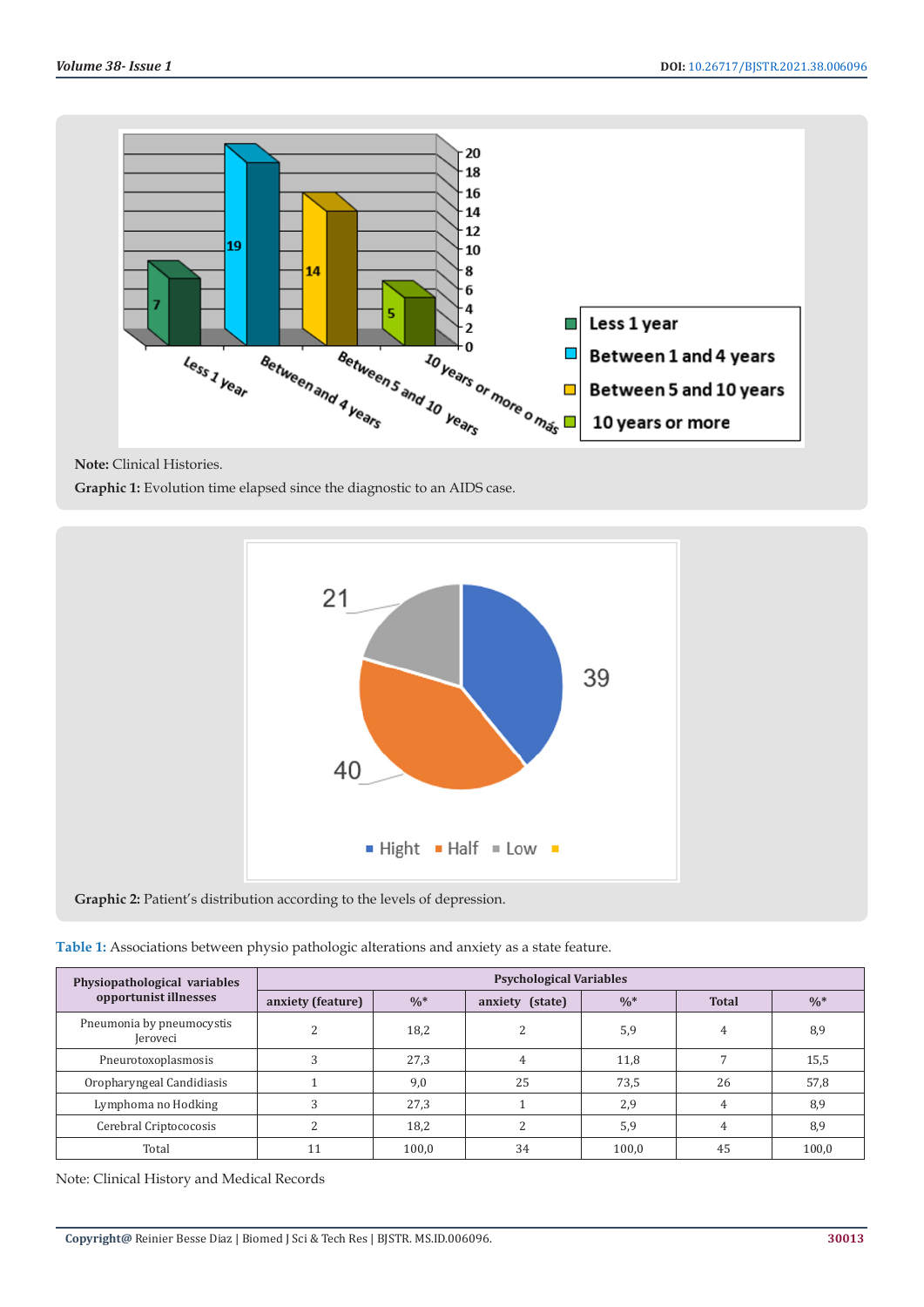|                                   | <b>Selected Parameters</b> |          |                         |          |                   |              |                      |
|-----------------------------------|----------------------------|----------|-------------------------|----------|-------------------|--------------|----------------------|
| Psychological                     | 1 <sup>st</sup> Quarter    |          | 2 <sup>nd</sup> Ouarter |          | 3rd Quarter       |              | Signif.<br>$(prob.)$ |
| <b>Variables</b>                  | CD4                        |          | CD4                     |          | CD4               |              |                      |
|                                   | Media                      | Desv.st. | Media                   | Desv.st. | Media             | Desv.st.     |                      |
| Anxiety<br>(feature)              | 200                        | 24.5     | 213                     | 13.2     | 292.3             | 48.2         | 0.074                |
| Anxiety (state)                   | 235,6                      | 64,3     | 269,2                   | 57,6     | 297,5             | 61,2         | 0,004                |
| Psychological<br><b>Variables</b> | <b>Viral load</b>          |          | Viral load              |          | <b>Viral load</b> |              |                      |
|                                   | Media                      | Desv.st. | Media                   | Desv.st. | Media             | Desv.st.     | Signif. (prob.)      |
| Anxiety<br>(feature)              | 41014.4                    | 74022.6  | 4501.5                  | 7070.1   | 139.8             | 194.1        | 0.038                |
| Anxiety (state)                   | 55390.5                    | 238725.1 | 3422.6                  | 5383.4   | 811.7             | 1840.3       | $\boldsymbol{0}$     |
| Depression                        | 23444                      | $\theta$ | 24                      | 0        | $\mathbf{0}$      | $\mathbf{0}$ | $\mathbf{0}$         |

**Table 2:** Patients' distribution according with psychological variables and its relation with the selected parameters (CD4 and viral load).

**Note:** Clinical History and control card of specialized appointment.

#### **Discussion**

AIDS is a sanitary problem of great magnitude which affects the world. People with this morbid condition not only the physiological function is affected but also the emotional and mental state; they are faced to a series of sociocultural, economic and psychological stressors with which they should fight [6-8]. This research coincides with this aspect because it showed the association among the physiological alterations that lead to illnesses such as neurotoxoplasmosis and anxiety, a psychological factor broadly studied. Several paper works, according with the above mention, point out that the life expectancy of infected fellows has increased considerably and that the infection has turned to be a chronic treatable disease, whose attention transcend the biological dominium, taking a greater importance for the comprehensive patients management and the improvement of their life quality and that of their relatives, aspects such as stigmatization, discrimination, inequality between sexes, social relationship, mental health, economic independence, environmental security among other which constitute great needs in some contexts and barriers in other, [1,6,9] which contribute to the development of psychological aspects such as anxiety, depression, anger and of course to the development of opportunist infections [6,8]. Life quality, a deeper aspect, intervene in these complex qualitative phenomena that these patients have to face once diagnosed [12-15].

It seems to be that in the last years between 1 and 4 years has been dominating the outcome moment of opportunistic diseases, and also the moment in which there is most immunological debacle in these patients, [10] phenomenon not very well studied in relation to the psychological factor's association. This is the predominant period of the variable time, reflected in what was found in our series of studies, factors such as nutrition and the psychological

state which could be precipitant factors in the unfavorable and fast evolution of the illness, more over it was observed in this phenomenon the coincidence in the greater percentage number of affected patients; related with experts criteria, it is mentioned that virus stump are more pathogenic, imposing the anxiety and personal stress, family mistreatment, society rejection, also a biological phenomenon related with co-infection and deficient immunologic states genetically present. So to say, the patients who present health chronic affections can experience crisis at the moment of getting the diagnosis and go through a psychological adapting process, hoping it let them accept their new condition and make durable life changes. Beside, these patients, especially the ones who have HIV/AIDS, experience sharp stress when facing the communication of the diagnosis and this could influence in the immunologic function, adding the facing of particular social stressors (stigmatization, economic, physical, psychological) that can affect their health.

There then appear reactions such as confusion, anxiety and depressing symptoms which could be related with the perception of control over their health, life expectancy, they experienced symptoms including physical, psychological and social implications of the treatment [16] According with Ballester [17], the psychological profile of the people that experienced the infection-illness HIV/AIDS is characterized to experience greater anxiety and depression and less self-esteem than other patients. Different investigations have identified the presence of anger, irritability, concern, negativity, fear, somatic reactions, trouble sleeping and negative emotional states which could be interpreted as acute stress [18-20]. Other studies carried out [11,14] refer that stress accompanied by a bad life quality obstruct the immunologic system regulation, with the consequence decrease of the organism defense of these patients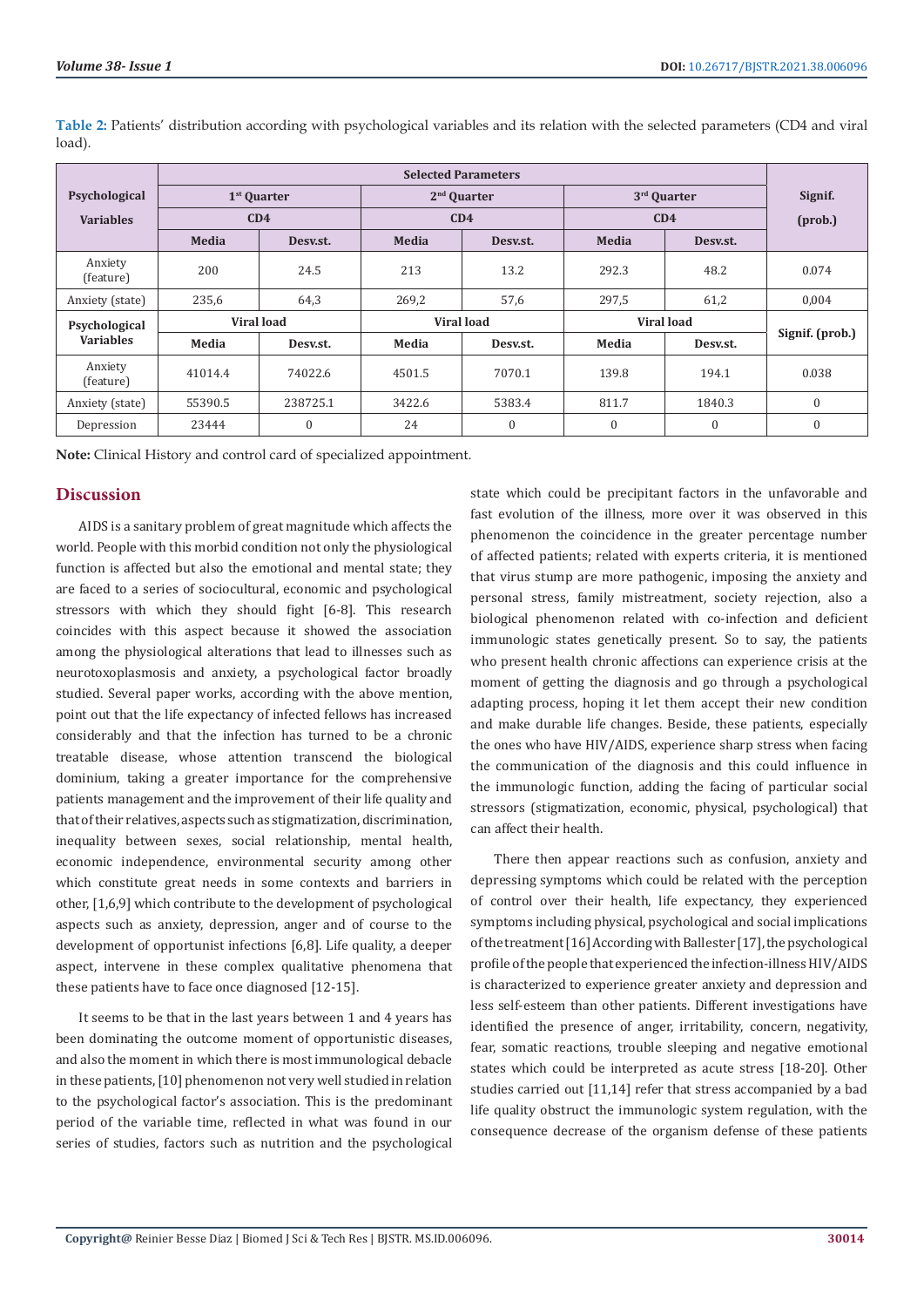and so a greater acceleration from the initial diagnosis until the outcome of the diagnosis as AIDS patients, a Physio pathological factor that forces the setting up of anti-retroviral medications. Other serious researches highlight the psychologists work who tried to minimize the risk factors and to improve the patient's life quality, related with anxiety, anger as psychological components [18-20]. Symptoms of anxiety and depression have been more frequently reported [17,18]. This last one has been described as one of the main problems comorbid to infection for HIV (between 2 and 4 times more than in the general population) with a prevalence between 29 and 79% [17].

It has been identified that in Colombia, high levels of anxiety and depression in these patients, which negatively correlate with the control perception [19]. Also, their association has been reported with the type of confrontation strategies that the fellows use [17]. For this research the indicators of viral load and the counting of CD4 cells were taken into consideration as basic aspect to evaluate the clinical progression of the illness and it was related with psychological variables such as anxiety feature and state. Depression was also taken into consideration, there are few studies in the country related with this theme, but there is agreement between clinical elements given by opportunistic illnesses, CD4 values and viral load, the first ones diminish with dysfunction of anxiety alterations and depression, coinciding with our investigation [18]. However, it was not significant in relation with the viral load, where there were not important modifications for the variable associated with depression, it could be a bias for the quick performance of those in charge of the program, that once signal anxiety in some of these patients, they stablish a treatment to avoid depression, this last one more dangerous for these patients' life, because after this appear suicide, rejection and total aggressive behaviours able to damage the physical and psychological integrity of them as well as of other people.

Psychoneuroimmunology suggests that anxiety, depression and anger can have an important role in the progression of the infection for HIV and also in people with a recent seropositive diagnosis, they can exacerbate the immunosuppression induced by the virus, causing a fast deterioration of immunologic parameters such as CD4 [1,14,17] A study revealed that patients with attitude of perception on the feelings of forgiveness and guilty, future worries and with dead, progressively diminished CD4 quantitative values carrying them to the final stage of the illnesss [18]. Nevertheless, as for the temporal analysis of this chart, it is thought that the discoveries of the study were relevant, since the value of the level of significance of the statistical test was shown "borderline" to point of adopted court, it is attributed, by the authors, in some cases to interceded aspects such as the size of the samples taken. It is then thought, that it deserves, therefore, considering the opposing

results that new scrutiny should be carried out, having in view the prior study on this variable [16,17]. With regard to the depression, the results showed a prevalence of high punctuations of depression (moderate and severe) of great clinical interest; the same thing has been observed in other investigations [16,17,19]. The depression alterations that have a greater significance, cannot be assessed in this study, because the test that was used, has cuali-quantitative disadvantages to carry out this test, coinciding in this aspect with what has been notified in other investigations [18,19].

This dysfunction in the emotional acting is a sign of alert for the repercussion on the illness evolution proper, mediated by the effect in the immunological system, this is an aspect according to experts' criteria from Santiago province, frequently undervalued by the physician who does the patients follow up. It was found, in a Colombian study [18], a high prevalence of people with the diagnosis of HIV who presented depression as comorbidity without being detected by their family physician and this had an impact in the development and illness care with less adherence in the treatment or medical recommendations. Researchers affirm that an adequate psychological and social support manifest lower levels of depression which helps to improve the somatic people´s health [19,20]. Our investigation possesses similar approaches to those previously mentioned and at most of the work that doctors and nurses should carry out, a colloquial importance should be given to this symptomatology. Depression and anxiety produce changes in the clinical parameters, and they directly rebound mainly in the individual health in men that suffer HIV/AIDS, but not necessarily for the diagnosis in itself, but for the social and individual problems that often surround this group of patients [20]. The patient, logically sick, is a scientific problem for our modern professionals; if we want to be exact or the nearest to this individualized opinion, it constitutes an inevitable necessity to solidify the theoretical and physio pathological bases of the illnesses that allow them to undertake the roads, not simple, but, with zeal, passable, for the construction of knowledge [20].

AIDS will continue as a devastating illness and just with qualified personnel we will be able to approach the mere form of its confrontation. It is concluded then that, AIDS continues being a problem of health in our territory, where there is a correlation in a high magnitude between opportunists' illnesses with the psychological problems as anxiety as a state, finding that the evolution to case AIDS has narrow relationship with the phenomena of stress and depression, clinically evidenced by the values of CD4 and less marked with the viral load. The estimate in relation to depression suggests that it is marked in this sick studied population, leading to clinical complications that can be lethal if not treated with opportunity.